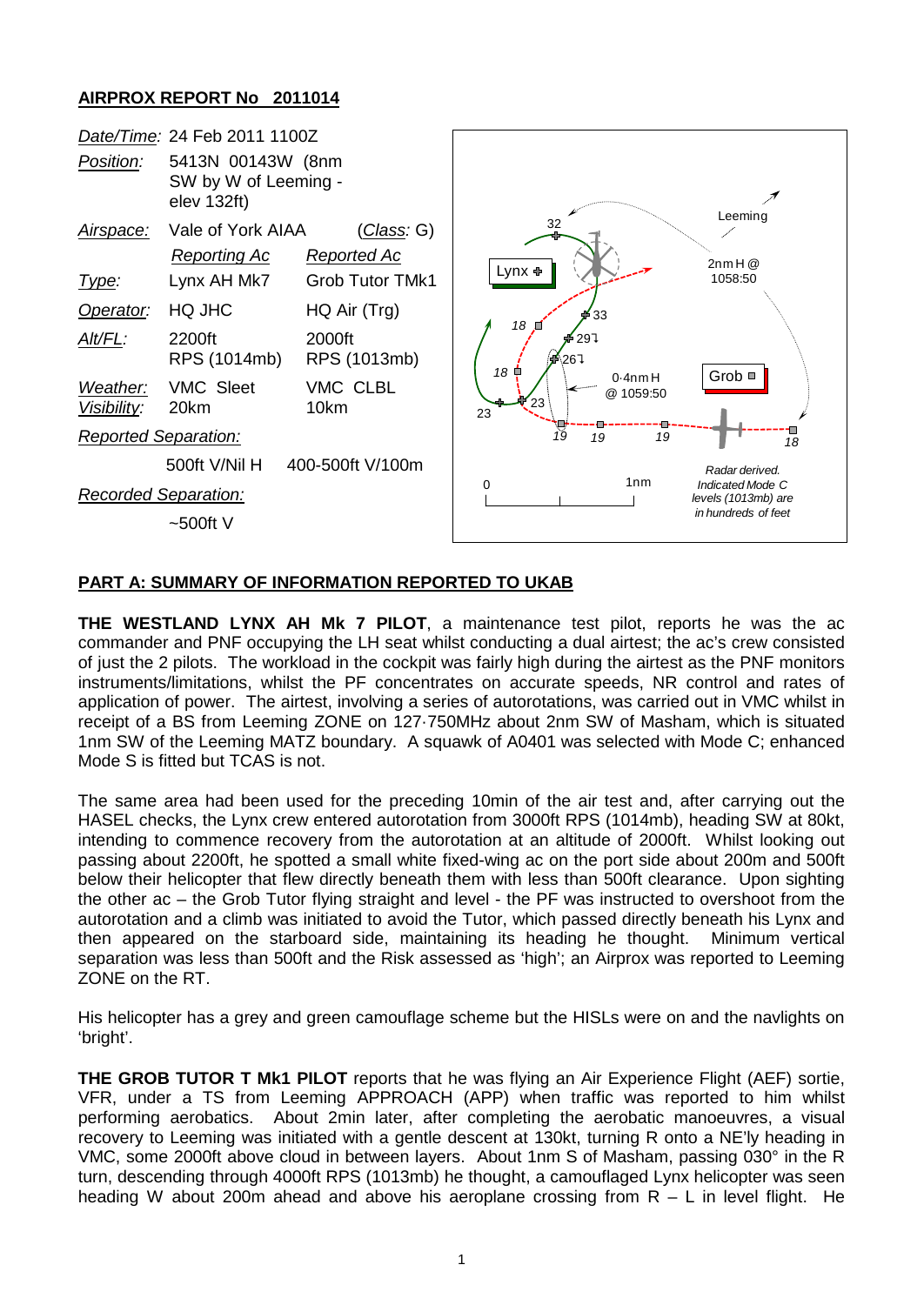passed about 400-500ft under the Lynx and about 100m slightly in front of it. No avoiding action was considered necessary and he assessed the Risk as 'low'.

A squawk of A4322 was selected with Modes C and S on. His aeroplane has a white colour-scheme and the HISL was on.

**THE LEEMING ZONE CONTROLLER (ZONE)** reports he was mentor to a trainee controller and they 'plugged-in' at about 1030 for a very quiet session, operating SSR only, because the Watchman ASR was unserviceable. The Aerodrome Availability/Weather State Colour Code was BLU.

Shortly after commencing the session, they received 2 pre-notes from Dishforth; one relating to a VFR transit to Carlisle and the subject Lynx departing for an airtest; both flights were issued the standard squawk of A0401 for a BS. The subject Lynx climbed out for the airtest, was placed under a BS and issued the BARNSLEY RPS (1014mb), whereupon the crew informed them they would operating up to 3000ft. The next call was when the Lynx pilot reported an Airprox, stating that a white ac had passed underneath them, possibly a Tutor. At the time no relevant contacts were showing on radar, although subsequently a squawk assigned to Leeming APP was observed about 2nm E and 2000ft below the Lynx tracking towards the aerodrome. The Lynx crew was informed about this ac, now well to the E and 2000ft below the helicopter, and advised that ATC was operating SSR only. The Lynx crew estimated that the reported ac had passed well within 500ft whilst they were at 3000ft RPS (1014 mb).

The Lynx crew then broadcast they were carrying out a series of autorotations and asked to be advised of any ac which came within 2-3nm of them. ZONE asked the Lynx crew if they wished to upgrade their ATS from the extant BS, but they declined, "as it would get a bit cluttered up on that". The Lynx crew retained their BS on 127·750MHz before initiating a VFR recovery back to Dishforth.

The Supervisor was advised of the Airprox and they were relieved from the ZONE position shortly afterwards. A phone call to the Lynx pilot at Dishforth ascertained he was happy with the ATS provided, was not apportioning blame, but would refer to his QHTI with a view to submitting an Airprox report. He estimated the minimum vertical separation was 500ft.

**THE LEEMING APPROACH CONTROLLER (APP)** reports that the Grob Tutor departed VFR to the SW, was identified and placed under a reduced TS as Leeming was operating with SSR only. Shortly afterwards TI was provided on traffic 5nm S tracking NW 1000ft below believed to be the Lynx. This TI was updated as the Tutor flew closer to the helicopter - at 3nm SW tracking SW manoeuvring 2000ft below and climbing - with another update on the Lynx when it was NW 2nm indicating 3300ft (1013mb).

**THE LEEMING ATC SUPERVISOR (SUP)** reports the unit was operating under a light workload with 2 flights on frequency. The only controllers providing an ATS were operating in the APP and ZONE positions, which were both manned by controllers under training screened by members of the Unit Standards Team. Although the Lynx pilot stated over the RT that he wished to file an Airprox, after landing he spoke with the pilot on the telephone who admitted that he did not inform ZONE that he would be conducting autorotation manoeuvres. It was explained that this information would have been of value to the ZONE controller when he was placed under a BS. Moreover, although operating SSR only, if the Lynx pilot had requested a TS, ZONE may have been able to pass TI on the Tutor before it became a potential hazard. He advised the Lynx pilot that he had also spoken to the Tutor pilot who admitted that he had been passed TI about the Lynx, with which he was visual and took his own separation by flying underneath. The Lynx pilot then advised that he would speak to his Duty Instructor. It was late afternoon when the Lynx pilot rang to inform him that he would be filing an Airprox.

**HQ 1GP BM SM** reports that this Airprox occurred 8nm SW of Leeming between a Tutor on an AEF sortie conducting aerobatics in receipt of a TS from Leeming APP, and a Lynx on an air-test from Dishforth operating VFR in receipt of a BS from Leeming ZONE.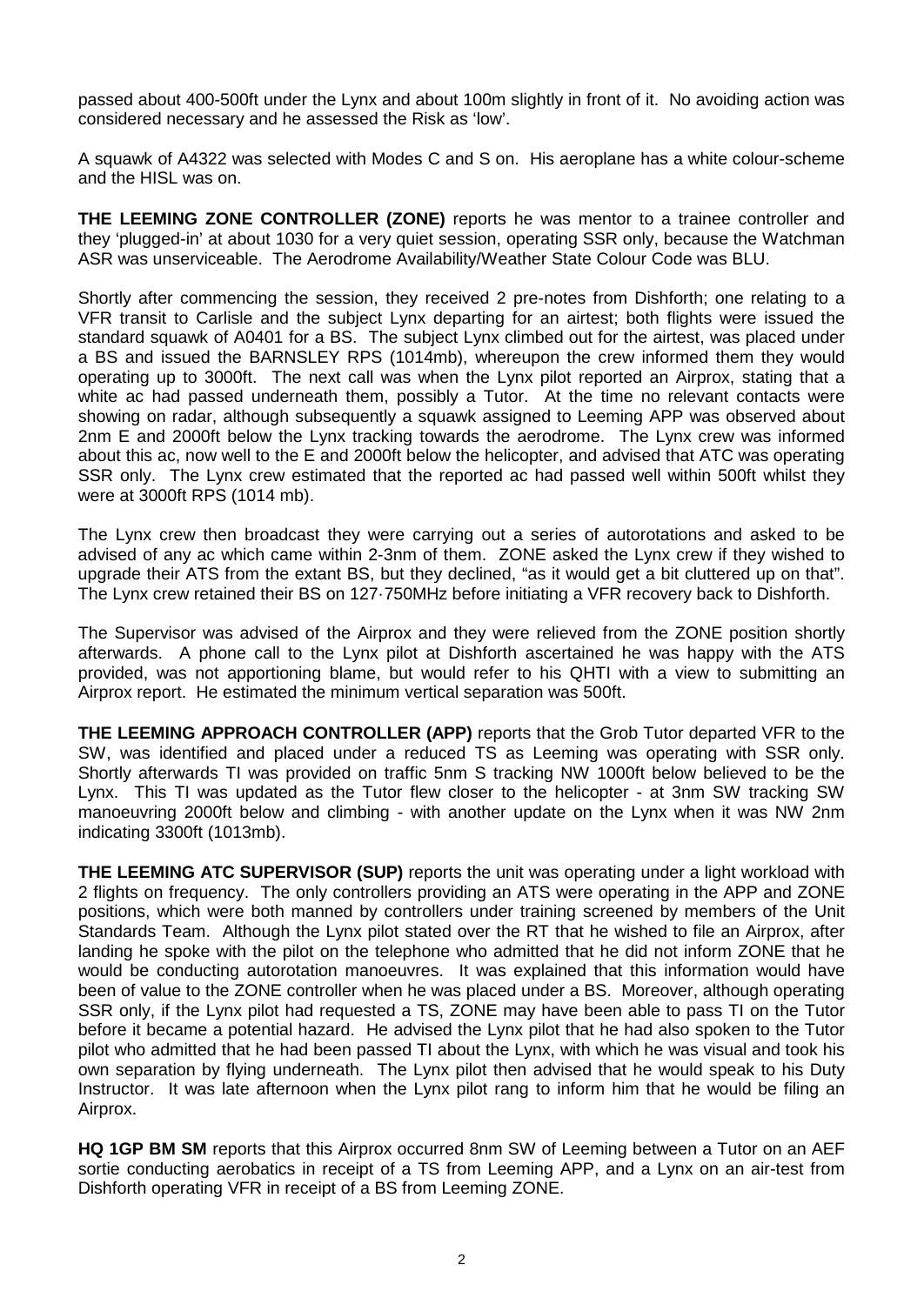Leeming were operating SSR only at the time of the occurrence, with both APP and ZONE manned by trainees and under a light workload.

The Lynx pilot reports that as part of the airtest there was a high cockpit workload with the PNF 'heads-in' monitoring instruments and limitations, while the PF was concentrating on maintaining accurate speeds. NR control and rates of power application. Moreover, the Lynx unit RQHI reports that these factors in addition to the restricted view from the Lynx cockpit, contributed to the Lynx crew's difficulty in visually acquiring the Tutor.

At 1048:01, the Lynx was identified by ZONE and placed under a BS, which was acknowledged *"…Basic Service 1-0-1-4 and we'll be operating up to 3 thousand feet on that"*. The Tutor was identified by APP shortly afterward and placed under a TS, reduced as Leeming were operating SSR only.

At 1048:48, [10min before the Airprox occurred] APP passed TI on the Lynx to the Tutor pilot stating, "*traffic south, 5 miles, tracking north-west, 1000ft below, believed to be a Lynx*." This was updated at 1051:36 as, "*traffic south-west, 3 miles, tracking south-west, 2000ft below climbing*." This was updated again at 1058:57 stating, "*traffic north-west, 2 miles, indicating 3300ft one-zero-one-three*." The radar replay indicates 1.6nm lateral separation, with the Lynx in a R turn indicating 3300ft Mode C (1013mb) and the Tutor tracking W'ly indicating 1800ft Mode C (1013mb).

At 1059:18 the Lynx rolled out of the right-turn to track south-west, at which point 0.9nm lateral separation exists. At 1059:33 the Lynx has commenced a 2000ft/min descent, with 0.6nm lateral separation extant. At 1059:48 the Tutor appears to have made a relatively rapid manoeuvre to the NW, reducing the lateral separation between it and the Lynx to 0.2nm, with the Lynx now descending through 2400ft.

The ZONE controller states in their report that "at the time (of the Airprox) no relevant contacts were showing on radar, although subsequently a Leeming APP squawk was seen approximately 2 miles east of the Lynx", which was after the CPA. This is substantiated by ZONE's comments at 1100:08 in reply to the Lynx's Airprox report stating, "*we did lose SSR on that aircraft, it's just popped up now*  (on the radar replay the Tutor is 0.6nm NE of the Lynx)." However, given that APP was able to update TI to the Tutor at 1058:57, when 1.6nm separation existed, it is clear that the SSR label was visible at this point.

The Tutor pilot reports that their first sighting of the Lynx occurs at the point where around 200m lateral separation existed with the helicopter above, with the Lynx pilot reporting the same first sighting distance. Given that the Tutor pilot assessed minimum separation as 100m and 4-500ft, it is likely that the pilots became visual with each other immediately prior to the CPA.

[UKAB Note (2): The Grob Tutor passed beneath the Lynx, in between sweeps, moments after 1059:50, with 700ft separation evident on Mode C before the 'merge' and 500ft afterwards as the Grob turns away to the NE.]

In terms of ATSOCAS provision to the Tutor, APP provided timely and accurate TI to the Tutor that should have enabled the pilot to visually acquire the Lynx and to take appropriate action. In this case, the Tutor pilot seems to have spotted the Lynx relatively late, at approximately the same point as the Lynx PNF spotted the Tutor and commanded the overshoot.

At the last confirmed point that the Tutor's SSR label was visible to ZONE and APP, given the relative altitudes of the aircraft, there was nothing to suggest to ZONE that a definite risk of collision existed between the Lynx and Tutor. Therefore, in keeping with the terms of a BS there was no requirement for them to pass a warning to the Lynx pilot on the Tutor.

Throughout the incident sequence the Tutor appears to have maintained its altitude, albeit that for a short period it indicates 1900ft. However, the Lynx began a descent which brought it into confliction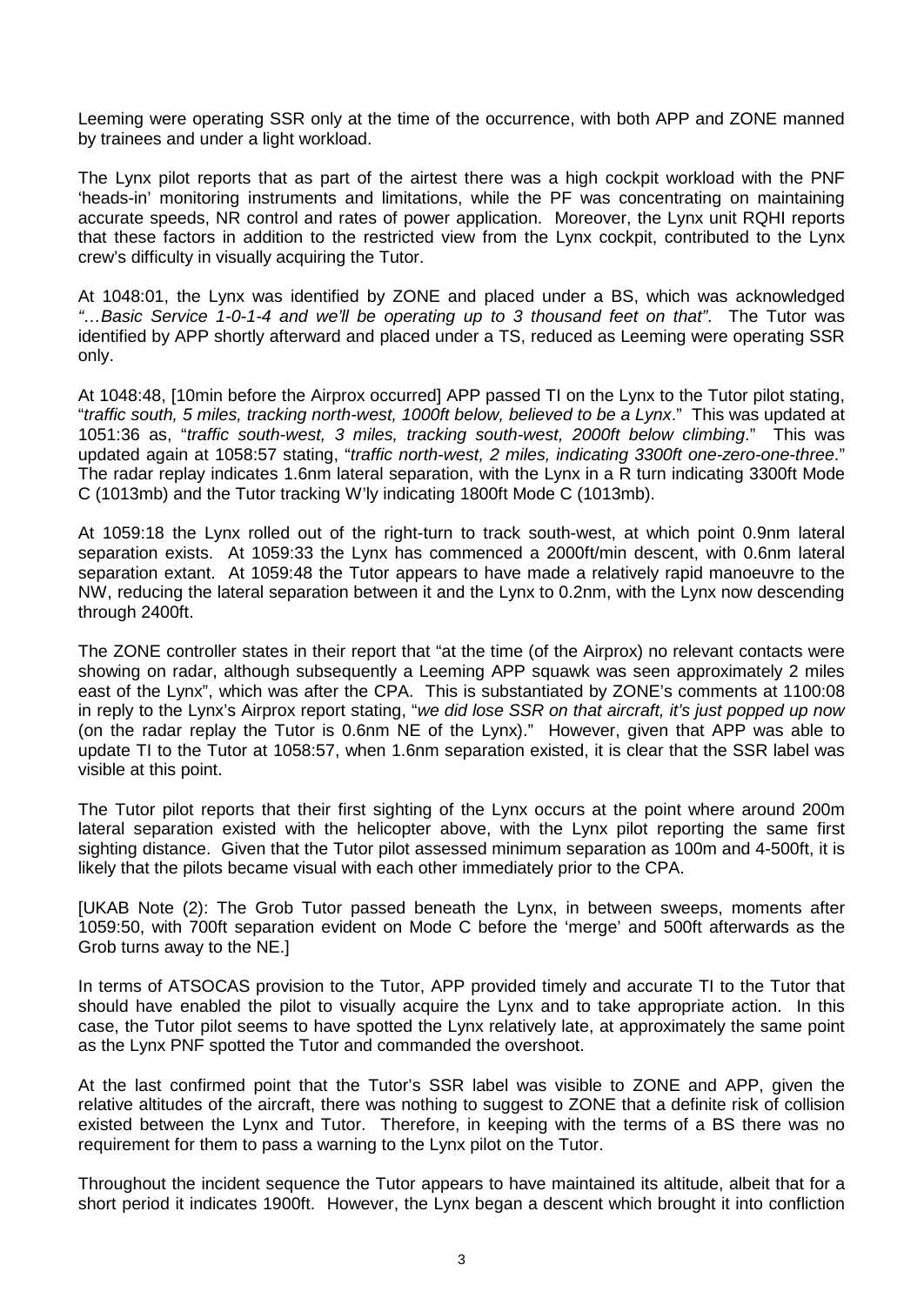with the Tutor at the point when only 0.6nm lateral separation existed. It is likely, given the Lynx pilot's statement over cockpit workload and the RQHI's report on reduced visibility from the cockpit, that these factors precluded the Lynx crew from visually acquiring the Tutor prior to commencing their descent.

In this instance, the ATM related safety barriers worked appropriately in that the pilot in receipt of the TS received timely and accurate TI to allow them to visually acquire the conflicting ac. However, the Tutor pilot was unable to sight the Lynx until relatively late. That said, the Tutor pilot felt that no avoiding action was required having spotted the Lynx, which was at or about the point when the Lynx PNF sighted the Tutor.

**THE WESTLAND LYNX Mk 7 PILOT'S UNIT** comments that the restricted view from the Lynx cockpit coupled with the requirement for the LHS ac commander to have his 'eyes-in' in order to record the details of the airtest, coupled with the difficulty in visually identifying another aircraft when looking down from above resulted in this Airprox. Action has been taken at local level requiring a rear-seat crew to be carried on all airtests in order to assist with lookout.

**HQ JHC** comments that the avoiding action taken by the Lynx crew was effective but it is clear that this potential conflict could have been prevented if each pilot had spotted the other ac earlier. It would appear that the Tutor pilot would have been forced to take action if the Lynx crew had not spotted him first, however the Tutor had in fact seen the Lynx and decided that there was no conflict. In hindsight, the most sensible course of action would have been for the Lynx pilot to upgrade the air traffic service, knowing that he was particularly busy in the cockpit, despite the potential for a more cluttered frequency – he could subsequently decide to downgrade the service if necessary. The action of the Lynx pilot's unit requiring an extra rear-crewmember to be carried on all airtests to assist with lookout is commended. It is also recommended that the unit pilots are reminded that requesting an upgrade in traffic service is usually a sensible precaution during periods of high cockpit workload.

**HQ AIR (TRG)** comments that the Tutor was operating under a TS in compliance with 22 (Trg) Gp Orders. It is unfortunate that the pilot chose to operate quite so close to the Lynx's reported position but it is not known what his airspace or weather considerations were. In mitigation, the TI received would have indicated that the Lynx was tracking N or NE and he may have reasonably assumed that his WSW track would keep him clear. As it was, in the minute preceding the CPA, there was no TI as the Lynx turned into confliction. HQ Air agrees that the sighting probably occurred just before CPA, probably as the Tutor pilot commenced a turn to the right, with the Lynx approaching from above just forward of the wing. The ongoing fleet embodiment of a Traffic Alerting System to the Tutor should reduce the likelihood of a recurrence.

## **PART B: SUMMARY OF THE BOARD'S DISCUSSIONS**

Information available included reports from the pilots of both ac, transcripts of the relevant RT frequencies, radar video recordings, reports from the air traffic controllers involved and reports from the appropriate ATC and operating authorities.

The HQ AAC pilot Member briefed the Board that a Lynx airtest is a very intensive sortie, especially during autorotation manoeuvres, demanding the fullest concentration of the pilots who must be very careful indeed not to overspeed the rotor. Consequently, the Lynx pilots' attention here would have been closely focussed within the cockpit during the 'auto', in line with the reporting pilot's account, with a potentially adverse impact on lookout. It was plain that the Lynx pilots had not spotted the Grob Tutor as they turned about at the northern extremity of their racetrack, and were unaware of its presence below them, just over 0·6nm away when they initiated the descent the radar recording revealed. Furthermore, the Lynx crew had not mentioned to the controller that they would be conducting autorotation manoeuvres on the RT, merely *"..operating up to 3000 feet…".* The AAC pilot Member suggested that a call to ATC on the landline beforehand to brief the Supervisor and explain in more detail the sortie content might have been advantageous. Moreover, he concurred